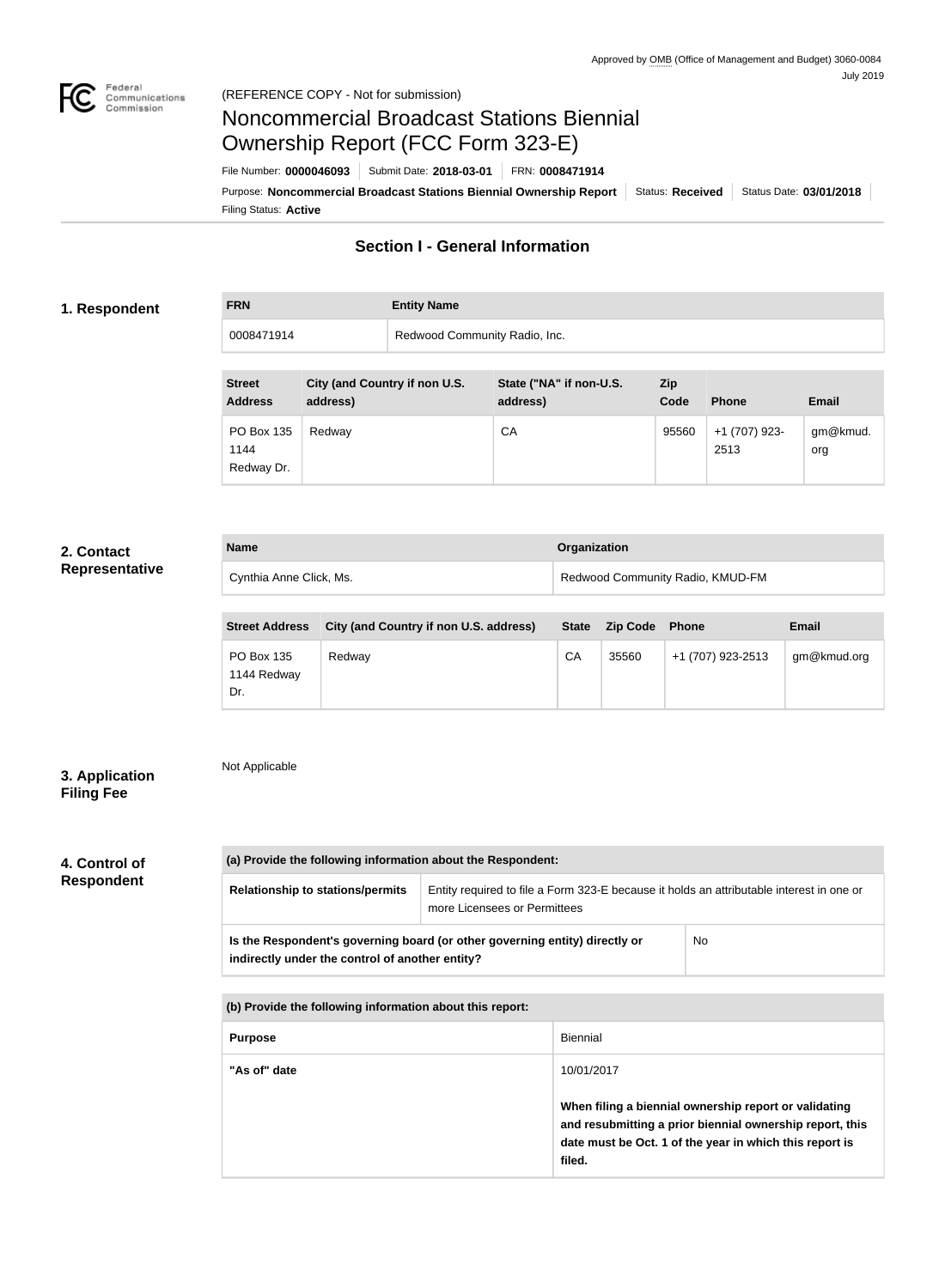**5. Licensee(s) and Station(s)**

**Respondent is filing this report to cover the following Licensee(s) and station(s):**

| Licensee/Permittee Name       | <b>FRN</b> |
|-------------------------------|------------|
| Redwood Community Radio, Inc. | 0008471914 |

| Fac. ID No. | <b>Call Sign</b> | <b>City</b>        | <b>State</b> | <b>Service</b> |
|-------------|------------------|--------------------|--------------|----------------|
| 55426       | <b>KMUD</b>      | <b>GARBERVILLE</b> | CA           | FM             |
| 55427       | <b>K258BQ</b>    | LAYTONVILLE        | CA           | <b>FX</b>      |
| 55429       | <b>KMUE</b>      | <b>EUREKA</b>      | CA           | <b>FM</b>      |
| 85065       | KLAI             | LAYTONVILLE        | CA           | FM             |

### **Section II – Biennial Ownership Information**

**1. 47 C.F.R. Section 73.3613 Documents**

Licensee Respondents that hold authorizations for one or more full power television, AM, and/or FM stations should list all contracts and other instruments set forth in 47 C.F.R. Section 73.3613(a) through (c) for the facility or facilities listed on this report. If the agreement is a network affiliation agreement, check the appropriate box. Otherwise, select "Other." Non-Licensee Respondents should select "Not Applicable" in response to this question.

Not Applicable.

#### **2. Ownership Interests**

**(a)** Ownership Interests. This Question requires Respondents to enter detailed information about ownership interests by generating a series of subforms. Answer each question on each subform. The first subform listing should be for the Respondent itself. If the Respondent is not a natural person, also list each of the officers, members of the governing board (or other governing entity), stockholders, and any other persons or entities with a direct attributable interest in the Respondent pursuant to the standards set forth in 47 C.F.R. Section 73.3555. (A "direct" interest is one that is not held through any intervening companies or entities.) List each interest holder with a direct attributable interest in the Respondent separately.

Leave the percentage of total assets (Equity Debt Plus) field blank for an interest holder unless that interest holder has an attributable interest in the Respondent solely on the basis of the Commission's Equity Debt Plus attribution standard, 47 C.F.R. Section 73.3555, Note 2(i).

In the case of vertical or indirect ownership structures, list only those interests in the Respondent that also represent an attributable interest in the Licensee(s) for which the report is being submitted.

Entities that are part of an organizational structure that includes holding companies or other forms of indirect ownership must file separate ownership reports. In such a structure do not report, or file a separate report for, any interest holder that does not have an attributable interest in the Licensee(s) for which the report is being submitted.

Please see the Instructions for further detail concerning interests that must be reported in response to this question.

The Respondent must provide an FCC Registration Number for each interest holder reported in response to this question. Please see the Instructions for detailed information and guidance concerning this requirement.

| Jwnersnip information |                                     |                 |  |
|-----------------------|-------------------------------------|-----------------|--|
| <b>FRN</b>            | 0008471914                          |                 |  |
| <b>Entity Name</b>    | Redwood Community Radio, Inc.       |                 |  |
| <b>Address</b>        | PO Box                              | 135             |  |
|                       | <b>Street 1</b>                     | 1144 Redway Dr. |  |
|                       | <b>Street 2</b>                     |                 |  |
|                       | City                                | Redway          |  |
|                       | State ("NA" if non-U.S.<br>address) | CA              |  |
|                       | <b>Zip/Postal Code</b>              | 95560           |  |
|                       |                                     |                 |  |

#### **Ownership Information**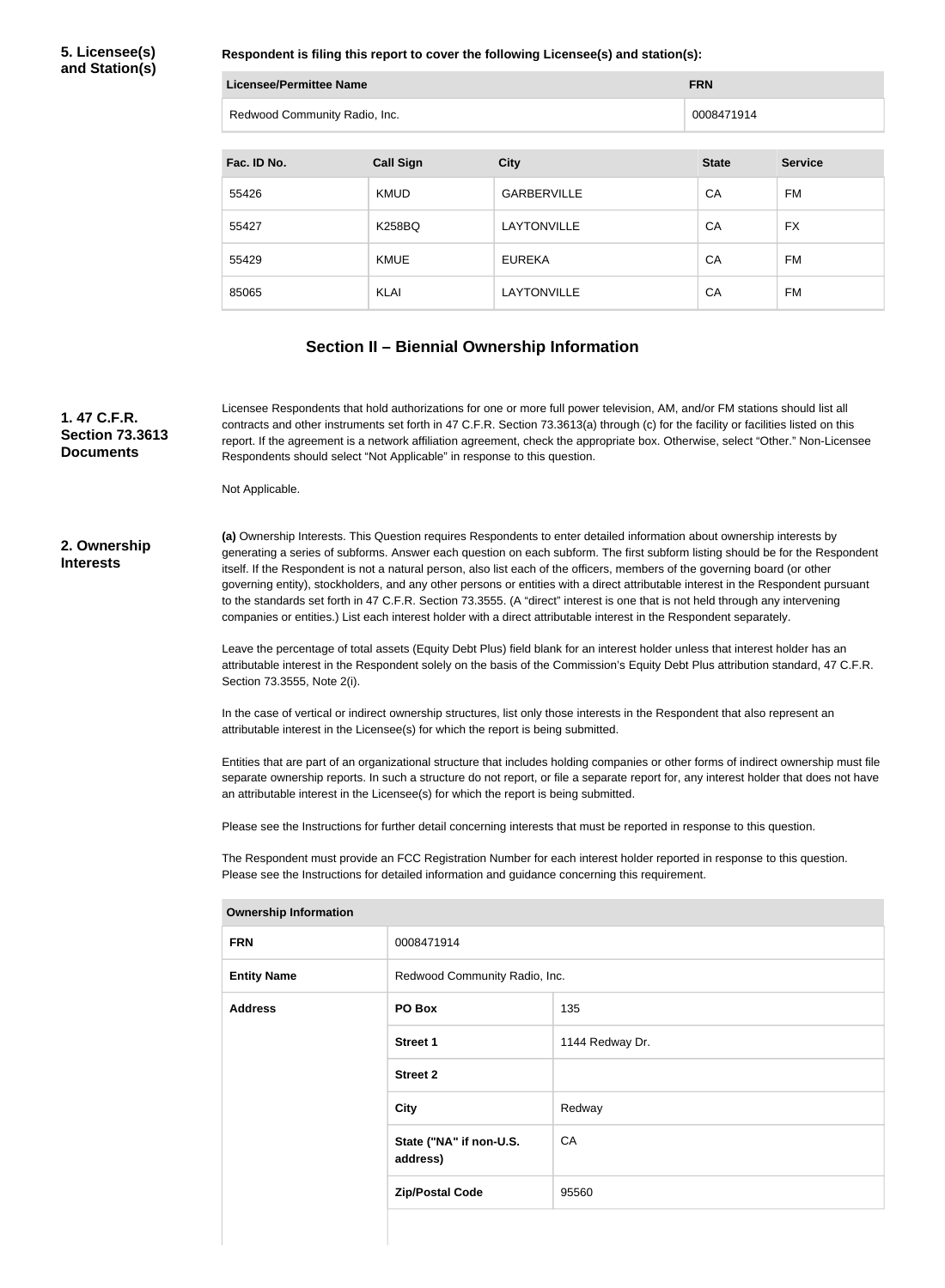|                                                       | Country (if non-U.S.<br>address)                                                     | <b>United States</b> |     |
|-------------------------------------------------------|--------------------------------------------------------------------------------------|----------------------|-----|
| <b>Listing Type</b>                                   | Respondent                                                                           |                      |     |
| <b>Positional Interests</b><br>(check all that apply) | Respondent                                                                           |                      |     |
| <b>Tribal Nation or Tribal</b><br><b>Entity</b>       | Interest holder is not a Tribal nation or Tribal entity                              |                      |     |
| <b>Interest Percentages</b>                           | Voting                                                                               | 0.0%                 |     |
| (enter percentage values<br>from 0.0 to 100.0)        | <b>Equity</b>                                                                        | 0.0%                 |     |
|                                                       | <b>Total assets (Equity Debt</b><br>Plus)                                            | $0.0\%$              |     |
| that do not appear on this report?                    | Does interest holder have an attributable interest in one or more broadcast stations |                      | No. |

| <b>Ownership Information</b>                            |                                                                |                        |  |
|---------------------------------------------------------|----------------------------------------------------------------|------------------------|--|
| <b>FRN</b>                                              | 9990132323                                                     |                        |  |
| <b>Name</b>                                             | Jimmy Durchslag                                                |                        |  |
| <b>Address</b>                                          | PO Box                                                         | 984                    |  |
|                                                         | <b>Street 1</b>                                                | 3701 Briceland Rd.     |  |
|                                                         | <b>Street 2</b>                                                |                        |  |
|                                                         | <b>City</b>                                                    | Redway                 |  |
|                                                         | State ("NA" if non-U.S.<br>address)                            | CA                     |  |
|                                                         | <b>Zip/Postal Code</b>                                         | 95560                  |  |
|                                                         | Country (if non-U.S.<br>address)                               | <b>United States</b>   |  |
| <b>Listing Type</b>                                     | Other Interest Holder                                          |                        |  |
| <b>Positional Interests</b><br>(check all that apply)   | Officer, Member of Governing Board (or other governing entity) |                        |  |
| <b>Principal Profession or</b><br><b>Occupation</b>     | Musician                                                       |                        |  |
| <b>By Whom Appointed or</b><br><b>Elected</b>           | Appointed by Governing Board                                   |                        |  |
| Citizenship, Gender,<br><b>Ethnicity, and Race</b>      | <b>Citizenship</b>                                             | <b>US</b>              |  |
| <b>Information (Natural</b>                             | Gender                                                         | Male                   |  |
| Persons Only)                                           | <b>Ethnicity</b>                                               | Not Hispanic or Latino |  |
|                                                         | Race                                                           | White                  |  |
| <b>Interest Percentages</b><br>(enter percentage values | <b>Voting</b>                                                  | 0.0%                   |  |
| from 0.0 to 100.0)                                      | <b>Equity</b>                                                  | 0.0%                   |  |
|                                                         | <b>Total assets (Equity Debt</b><br>Plus)                      | 0.0%                   |  |

**Ownership Information**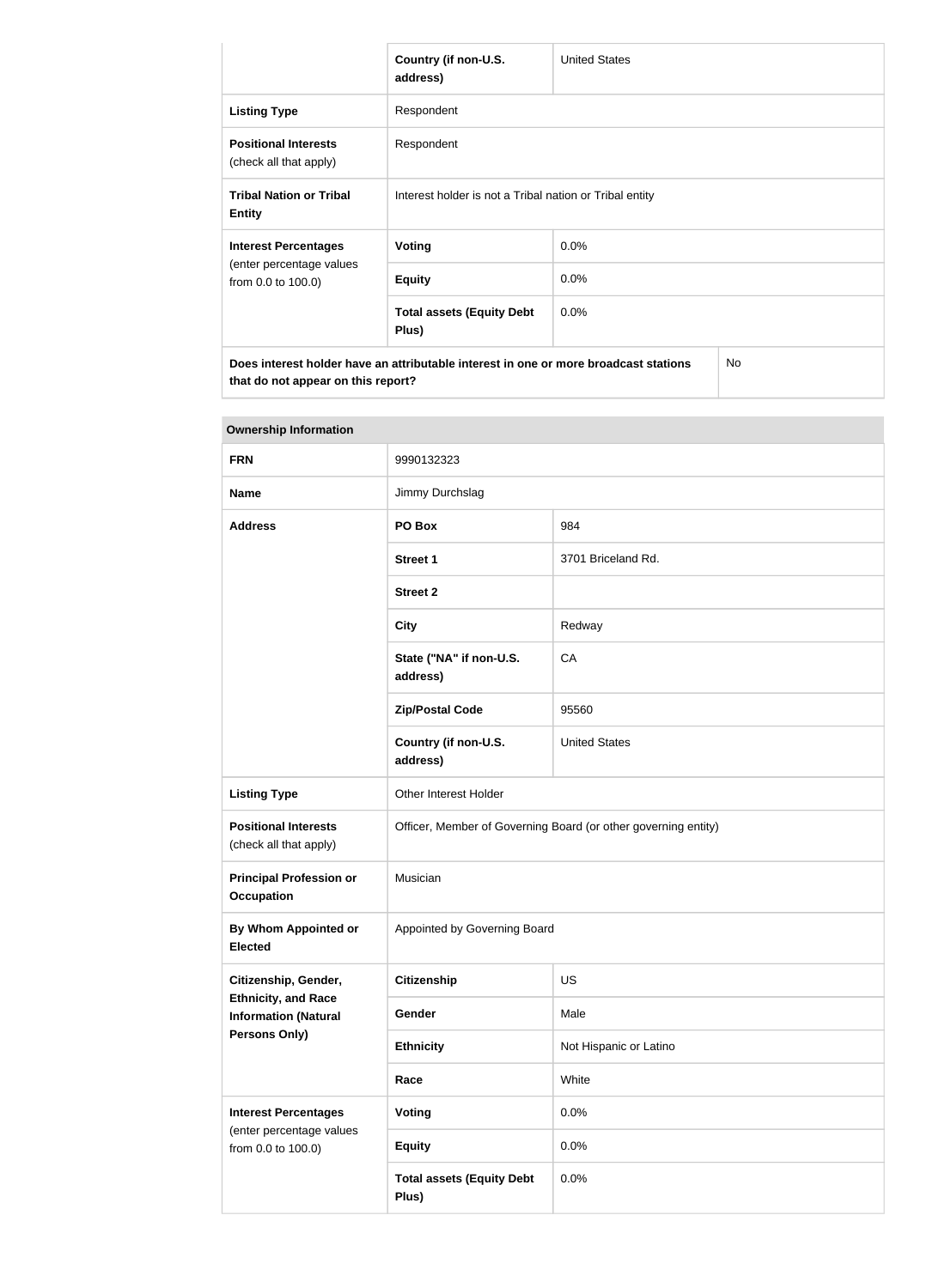**Does interest holder have an attributable interest in one or more broadcast stations that do not appear on this report?**

No

| <b>Ownership Information</b>                                                                                                     |                                                                |                        |  |  |
|----------------------------------------------------------------------------------------------------------------------------------|----------------------------------------------------------------|------------------------|--|--|
| <b>FRN</b>                                                                                                                       | 9990132332                                                     |                        |  |  |
| <b>Name</b>                                                                                                                      | Christine Doyka                                                |                        |  |  |
| <b>Address</b>                                                                                                                   | PO Box                                                         | 2502                   |  |  |
|                                                                                                                                  | <b>Street 1</b>                                                |                        |  |  |
|                                                                                                                                  | <b>Street 2</b>                                                |                        |  |  |
|                                                                                                                                  | <b>City</b>                                                    | Redway                 |  |  |
|                                                                                                                                  | State ("NA" if non-U.S.<br>address)                            | CA                     |  |  |
|                                                                                                                                  | <b>Zip/Postal Code</b>                                         | 95560                  |  |  |
|                                                                                                                                  | Country (if non-U.S.<br>address)                               | <b>United States</b>   |  |  |
| <b>Listing Type</b>                                                                                                              | Other Interest Holder                                          |                        |  |  |
| <b>Positional Interests</b><br>(check all that apply)                                                                            | Officer, Member of Governing Board (or other governing entity) |                        |  |  |
| <b>Principal Profession or</b><br><b>Occupation</b>                                                                              | Psychologist                                                   |                        |  |  |
| <b>By Whom Appointed or</b><br><b>Elected</b>                                                                                    | Appointed by Governing Board                                   |                        |  |  |
| Citizenship, Gender,                                                                                                             | <b>Citizenship</b>                                             | <b>US</b>              |  |  |
| <b>Ethnicity, and Race</b><br><b>Information (Natural</b>                                                                        | Gender                                                         | Female                 |  |  |
| <b>Persons Only)</b>                                                                                                             | <b>Ethnicity</b>                                               | Not Hispanic or Latino |  |  |
|                                                                                                                                  | Race                                                           | White                  |  |  |
| <b>Interest Percentages</b><br>(enter percentage values                                                                          | <b>Voting</b>                                                  | 0.0%                   |  |  |
| from 0.0 to 100.0)                                                                                                               | <b>Equity</b>                                                  | 0.0%                   |  |  |
|                                                                                                                                  | <b>Total assets (Equity Debt</b><br>Plus)                      | 0.0%                   |  |  |
| Does interest holder have an attributable interest in one or more broadcast stations<br>No<br>that do not appear on this report? |                                                                |                        |  |  |

#### **Ownership Information**

| <b>FRN</b>     | 9990132337      |         |  |
|----------------|-----------------|---------|--|
| Name           | Sarah Starck    |         |  |
| <b>Address</b> | PO Box          | 609     |  |
|                | <b>Street 1</b> |         |  |
|                | <b>Street 2</b> |         |  |
|                | <b>City</b>     | Miranda |  |
|                |                 |         |  |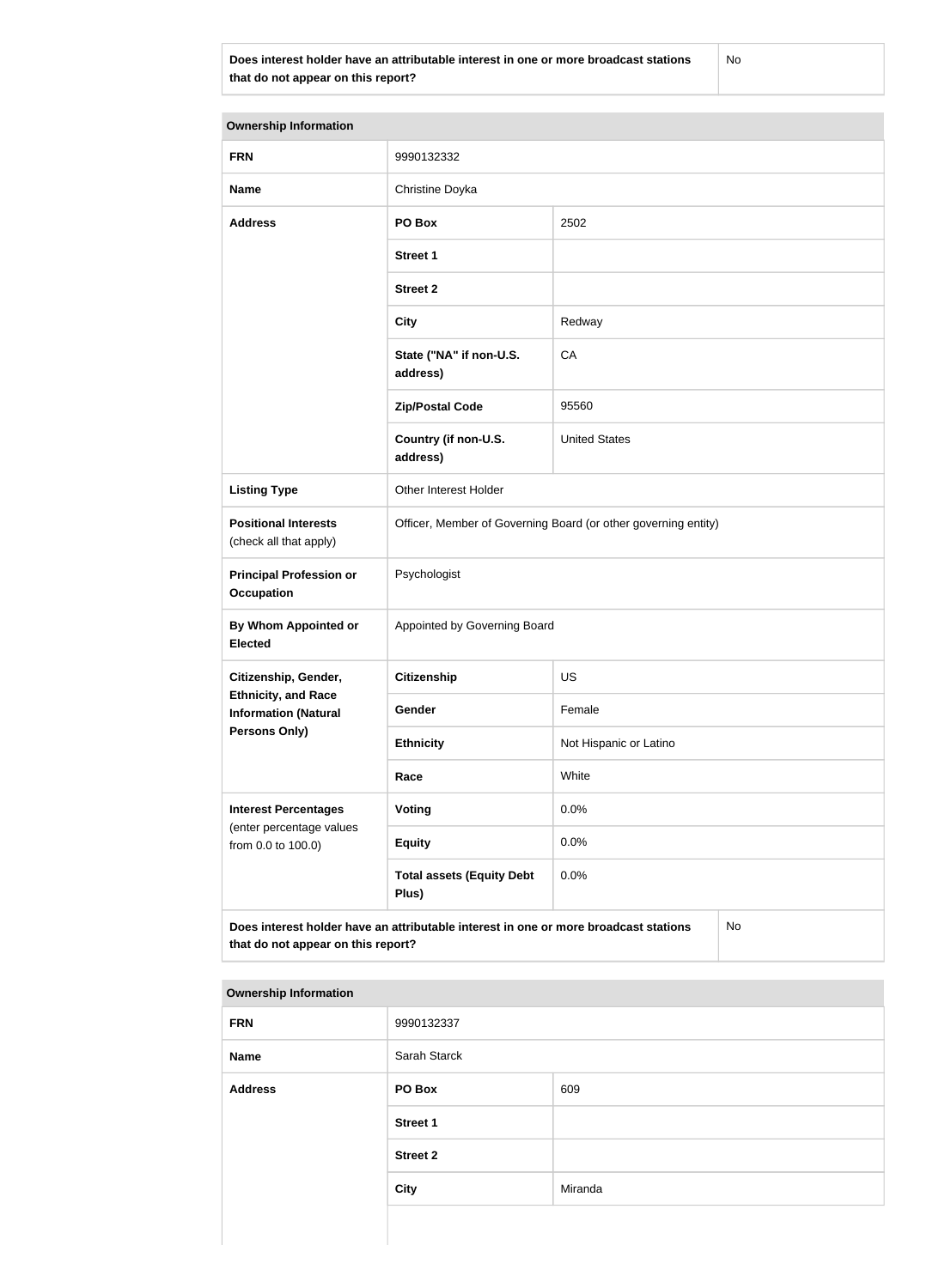|                                                           | State ("NA" if non-U.S.<br>address)                                                  | CA                     |           |
|-----------------------------------------------------------|--------------------------------------------------------------------------------------|------------------------|-----------|
|                                                           | <b>Zip/Postal Code</b>                                                               | 95553                  |           |
|                                                           | Country (if non-U.S.<br>address)                                                     | <b>United States</b>   |           |
| <b>Listing Type</b>                                       | <b>Other Interest Holder</b>                                                         |                        |           |
| <b>Positional Interests</b><br>(check all that apply)     | Member of Governing Board (or other governing entity)                                |                        |           |
| <b>Principal Profession or</b><br><b>Occupation</b>       | Self Employed                                                                        |                        |           |
| By Whom Appointed or<br><b>Elected</b>                    | <b>Elected by Membership</b>                                                         |                        |           |
| Citizenship, Gender,                                      | <b>Citizenship</b>                                                                   | <b>US</b>              |           |
| <b>Ethnicity, and Race</b><br><b>Information (Natural</b> | Gender                                                                               | Female                 |           |
| Persons Only)                                             | <b>Ethnicity</b>                                                                     | Not Hispanic or Latino |           |
|                                                           | Race                                                                                 | White                  |           |
| <b>Interest Percentages</b>                               | <b>Voting</b>                                                                        | 0.0%                   |           |
| (enter percentage values<br>from 0.0 to 100.0)            | <b>Equity</b>                                                                        | 0.0%                   |           |
|                                                           | <b>Total assets (Equity Debt</b><br>Plus)                                            | 0.0%                   |           |
| that do not appear on this report?                        | Does interest holder have an attributable interest in one or more broadcast stations |                        | <b>No</b> |

| <b>Ownership Information</b>                          |                                                       |                      |
|-------------------------------------------------------|-------------------------------------------------------|----------------------|
| <b>FRN</b>                                            | 9990132356                                            |                      |
| <b>Name</b>                                           | Eden Goldberg                                         |                      |
| <b>Address</b>                                        | PO Box                                                |                      |
|                                                       | <b>Street 1</b>                                       | 352 Meadow View Rd.  |
|                                                       | <b>Street 2</b>                                       |                      |
|                                                       | <b>City</b>                                           | Garberville          |
|                                                       | State ("NA" if non-U.S.<br>address)                   | CA                   |
|                                                       | <b>Zip/Postal Code</b>                                | 95542                |
|                                                       | Country (if non-U.S.<br>address)                      | <b>United States</b> |
| <b>Listing Type</b>                                   | Other Interest Holder                                 |                      |
| <b>Positional Interests</b><br>(check all that apply) | Member of Governing Board (or other governing entity) |                      |
| <b>Principal Profession or</b><br><b>Occupation</b>   | Self Employed                                         |                      |
| <b>By Whom Appointed or</b><br><b>Elected</b>         | Programmer elected                                    |                      |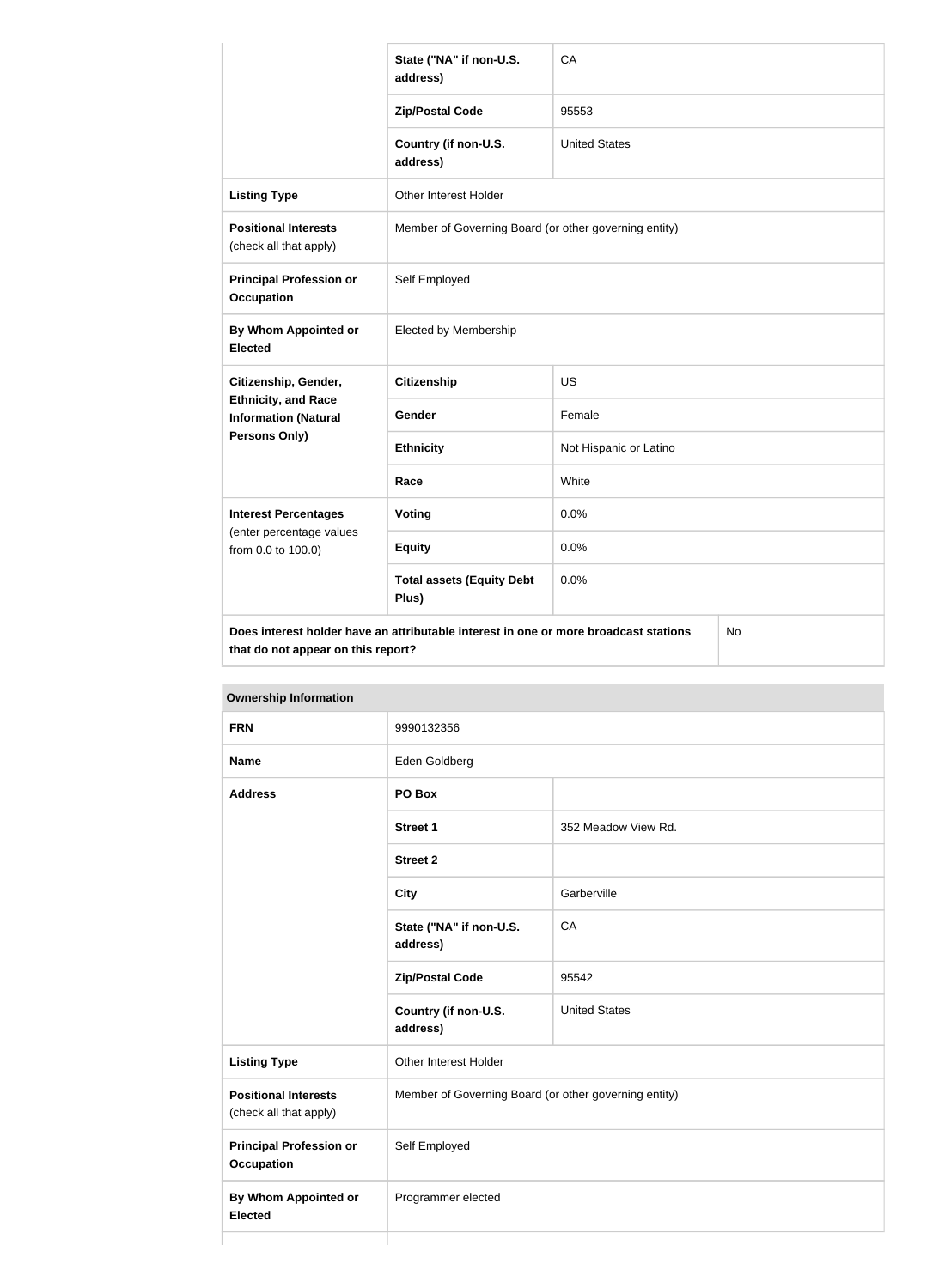| Citizenship, Gender,<br><b>Ethnicity, and Race</b><br><b>Information (Natural</b><br><b>Persons Only)</b> | <b>Citizenship</b>                        | <b>US</b>              |     |
|-----------------------------------------------------------------------------------------------------------|-------------------------------------------|------------------------|-----|
|                                                                                                           | <b>Gender</b>                             | Female                 |     |
|                                                                                                           | <b>Ethnicity</b>                          | Not Hispanic or Latino |     |
|                                                                                                           | Race                                      | White                  |     |
| <b>Interest Percentages</b><br>(enter percentage values<br>from 0.0 to 100.0)                             | Voting                                    | $0.0\%$                |     |
|                                                                                                           | <b>Equity</b>                             | $0.0\%$                |     |
|                                                                                                           | <b>Total assets (Equity Debt</b><br>Plus) | $0.0\%$                |     |
| Does interest holder have an attributable interest in one or more broadcast stations                      |                                           |                        | No. |

**that do not appear on this report?**

| <b>Ownership Information</b>                                                      |                                                                                      |                          |           |
|-----------------------------------------------------------------------------------|--------------------------------------------------------------------------------------|--------------------------|-----------|
| <b>FRN</b>                                                                        | 9990132360                                                                           |                          |           |
| <b>Name</b>                                                                       | Maria Savage                                                                         |                          |           |
| <b>Address</b>                                                                    | PO Box                                                                               |                          |           |
|                                                                                   | <b>Street 1</b>                                                                      | 5951 Island Mountain Rd. |           |
|                                                                                   | <b>Street 2</b>                                                                      |                          |           |
|                                                                                   | <b>City</b>                                                                          | Garberville              |           |
|                                                                                   | State ("NA" if non-U.S.<br>address)                                                  | CA                       |           |
|                                                                                   | <b>Zip/Postal Code</b>                                                               | 95542                    |           |
|                                                                                   | Country (if non-U.S.<br>address)                                                     | <b>United States</b>     |           |
| <b>Listing Type</b>                                                               | Other Interest Holder                                                                |                          |           |
| <b>Positional Interests</b><br>(check all that apply)                             | Member of Governing Board (or other governing entity)                                |                          |           |
| <b>Principal Profession or</b><br><b>Occupation</b>                               | Writer                                                                               |                          |           |
| By Whom Appointed or<br><b>Elected</b>                                            | <b>Member Elected</b>                                                                |                          |           |
| Citizenship, Gender,<br><b>Ethnicity, and Race</b><br><b>Information (Natural</b> | <b>Citizenship</b>                                                                   | <b>US</b>                |           |
|                                                                                   | Gender                                                                               | Female                   |           |
| Persons Only)                                                                     | <b>Ethnicity</b>                                                                     | Not Hispanic or Latino   |           |
|                                                                                   | Race                                                                                 | White                    |           |
| <b>Interest Percentages</b>                                                       | Voting                                                                               | 0.0%                     |           |
| (enter percentage values<br>from 0.0 to 100.0)                                    | <b>Equity</b>                                                                        | 0.0%                     |           |
|                                                                                   | <b>Total assets (Equity Debt</b><br>Plus)                                            | 0.0%                     |           |
| that do not appear on this report?                                                | Does interest holder have an attributable interest in one or more broadcast stations |                          | <b>No</b> |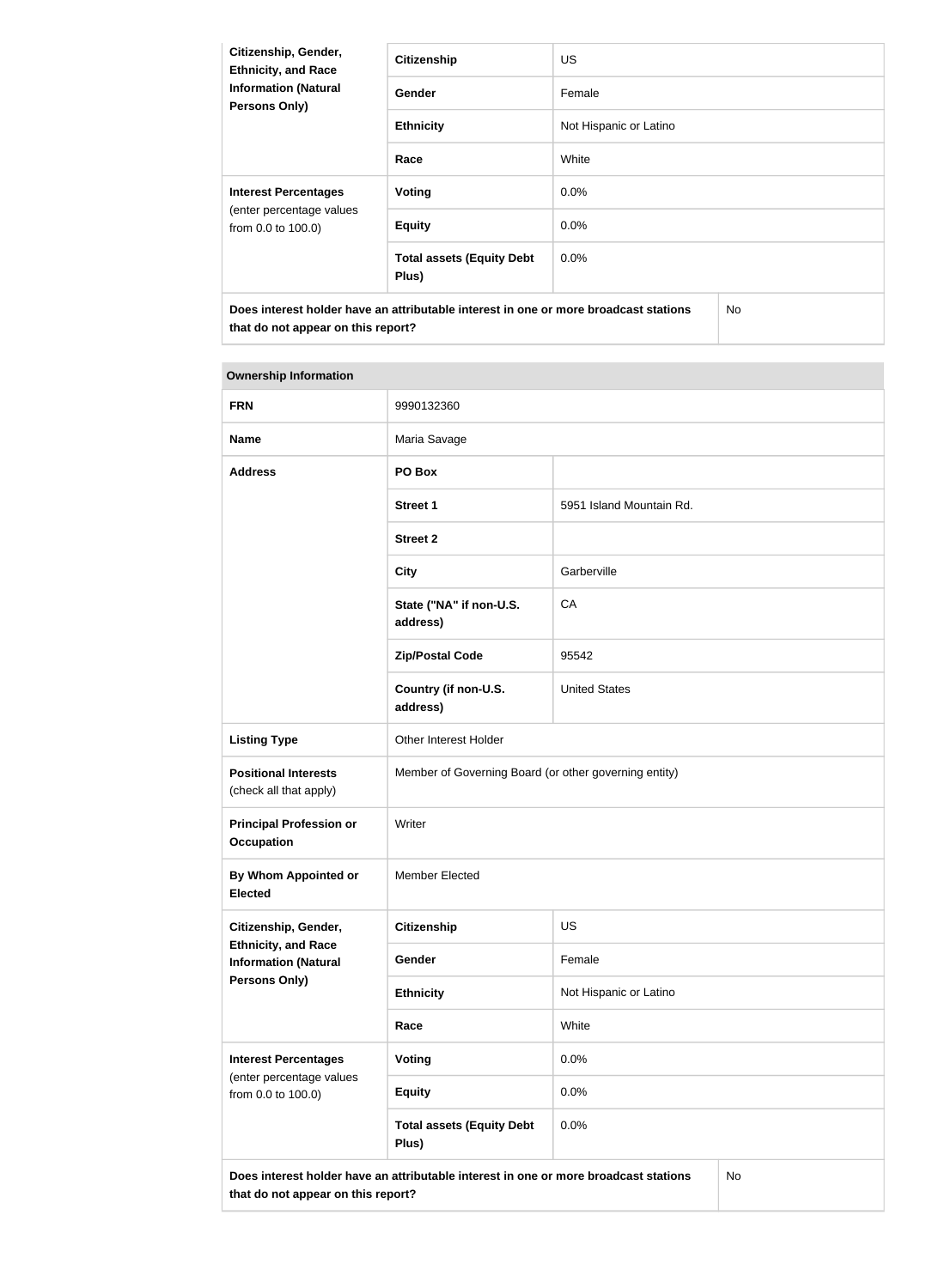| <b>Ownership Information</b>                                                  |                                                                                      |                        |    |
|-------------------------------------------------------------------------------|--------------------------------------------------------------------------------------|------------------------|----|
| <b>FRN</b>                                                                    | 9990132363                                                                           |                        |    |
| <b>Name</b>                                                                   | Mark Marchese                                                                        |                        |    |
| <b>Address</b>                                                                | PO Box                                                                               | 1535                   |    |
|                                                                               | <b>Street 1</b>                                                                      |                        |    |
|                                                                               | <b>Street 2</b>                                                                      |                        |    |
|                                                                               | <b>City</b>                                                                          | Redway                 |    |
|                                                                               | State ("NA" if non-U.S.<br>address)                                                  | CA                     |    |
|                                                                               | <b>Zip/Postal Code</b>                                                               | 95560                  |    |
|                                                                               | Country (if non-U.S.<br>address)                                                     | <b>United States</b>   |    |
| <b>Listing Type</b>                                                           | Other Interest Holder                                                                |                        |    |
| <b>Positional Interests</b><br>(check all that apply)                         | Member of Governing Board (or other governing entity)                                |                        |    |
| <b>Principal Profession or</b><br><b>Occupation</b>                           | Consultant                                                                           |                        |    |
| <b>By Whom Appointed or</b><br><b>Elected</b>                                 | Governing Board Appointed                                                            |                        |    |
| Citizenship, Gender,                                                          | <b>Citizenship</b>                                                                   | <b>US</b>              |    |
| <b>Ethnicity, and Race</b><br><b>Information (Natural</b>                     | Gender                                                                               | Male                   |    |
| <b>Persons Only)</b>                                                          | <b>Ethnicity</b>                                                                     | Not Hispanic or Latino |    |
|                                                                               | Race                                                                                 | White                  |    |
| <b>Interest Percentages</b><br>(enter percentage values<br>from 0.0 to 100.0) | <b>Voting</b>                                                                        | 0.0%                   |    |
|                                                                               | <b>Equity</b>                                                                        | 0.0%                   |    |
|                                                                               | <b>Total assets (Equity Debt</b><br>Plus)                                            | 0.0%                   |    |
| that do not appear on this report?                                            | Does interest holder have an attributable interest in one or more broadcast stations |                        | No |

| <b>FRN</b>     | 9990132439                          |        |  |
|----------------|-------------------------------------|--------|--|
| <b>Name</b>    | Rob Bier                            |        |  |
| <b>Address</b> | PO Box                              | 1594   |  |
|                | Street 1                            |        |  |
|                | <b>Street 2</b>                     |        |  |
|                | City                                | Redway |  |
|                | State ("NA" if non-U.S.<br>address) | CA     |  |
|                | <b>Zip/Postal Code</b>              | 95560  |  |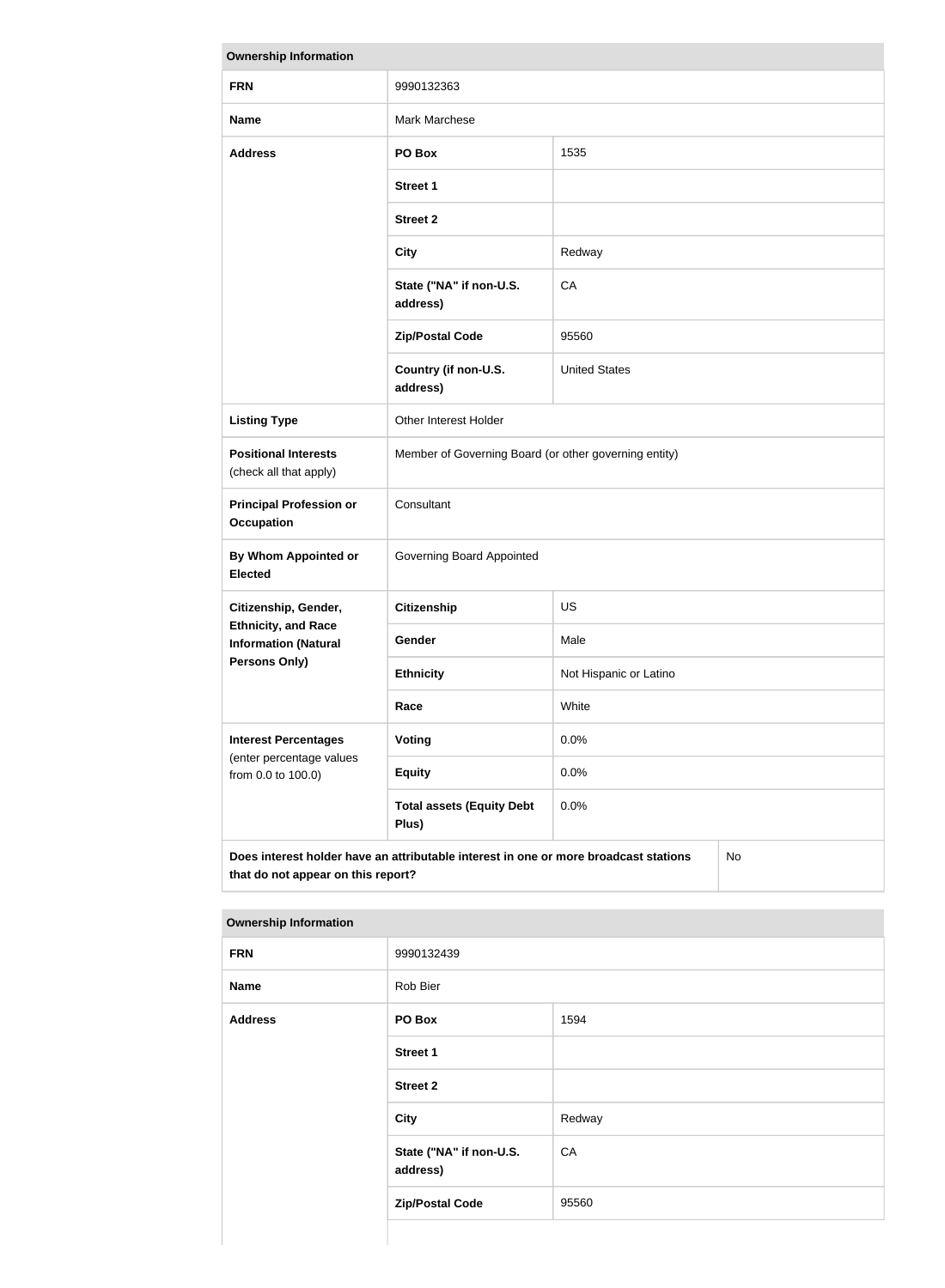|                                                                                                    | Country (if non-U.S.<br>address)                                                     | <b>United States</b>   |    |
|----------------------------------------------------------------------------------------------------|--------------------------------------------------------------------------------------|------------------------|----|
| <b>Listing Type</b>                                                                                | <b>Other Interest Holder</b>                                                         |                        |    |
| <b>Positional Interests</b><br>(check all that apply)                                              | Officer, Member of Governing Board (or other governing entity)                       |                        |    |
| <b>Principal Profession or</b><br><b>Occupation</b>                                                | Retired                                                                              |                        |    |
| By Whom Appointed or<br><b>Elected</b>                                                             | <b>Member Elected</b>                                                                |                        |    |
| Citizenship, Gender,<br><b>Ethnicity, and Race</b><br><b>Information (Natural</b><br>Persons Only) | <b>Citizenship</b>                                                                   | <b>US</b>              |    |
|                                                                                                    | Gender                                                                               | Male                   |    |
|                                                                                                    | <b>Ethnicity</b>                                                                     | Not Hispanic or Latino |    |
|                                                                                                    | Race                                                                                 | White                  |    |
| <b>Interest Percentages</b><br>(enter percentage values<br>from 0.0 to 100.0)                      | Voting                                                                               | 0.0%                   |    |
|                                                                                                    | <b>Equity</b>                                                                        | 0.0%                   |    |
|                                                                                                    | <b>Total assets (Equity Debt</b><br>Plus)                                            | 0.0%                   |    |
|                                                                                                    | Does interest holder have an attributable interest in one or more broadcast stations |                        | No |

**that do not appear on this report?**

No

| <b>FRN</b>                                                                 | 9990132522                                                     |                         |
|----------------------------------------------------------------------------|----------------------------------------------------------------|-------------------------|
| <b>Name</b>                                                                | Sarah Scudder                                                  |                         |
| <b>Address</b>                                                             | PO Box                                                         |                         |
|                                                                            | <b>Street 1</b>                                                | 1271 Evergreen Rd. #504 |
|                                                                            | <b>Street 2</b>                                                |                         |
|                                                                            | <b>City</b>                                                    | Redway                  |
|                                                                            | State ("NA" if non-U.S.<br>address)                            | CA                      |
|                                                                            | <b>Zip/Postal Code</b>                                         | 95560                   |
|                                                                            | Country (if non-U.S.<br>address)                               | <b>United States</b>    |
| <b>Listing Type</b>                                                        | Other Interest Holder                                          |                         |
| <b>Positional Interests</b><br>(check all that apply)                      | Officer, Member of Governing Board (or other governing entity) |                         |
| <b>Principal Profession or</b><br><b>Occupation</b>                        | Self Employed                                                  |                         |
| <b>By Whom Appointed or</b><br><b>Elected</b>                              | Governing Board Appointed                                      |                         |
| Citizenship, Gender,                                                       | <b>Citizenship</b><br>US                                       |                         |
| <b>Ethnicity, and Race</b><br><b>Information (Natural</b><br>Persons Only) | Gender                                                         | Female                  |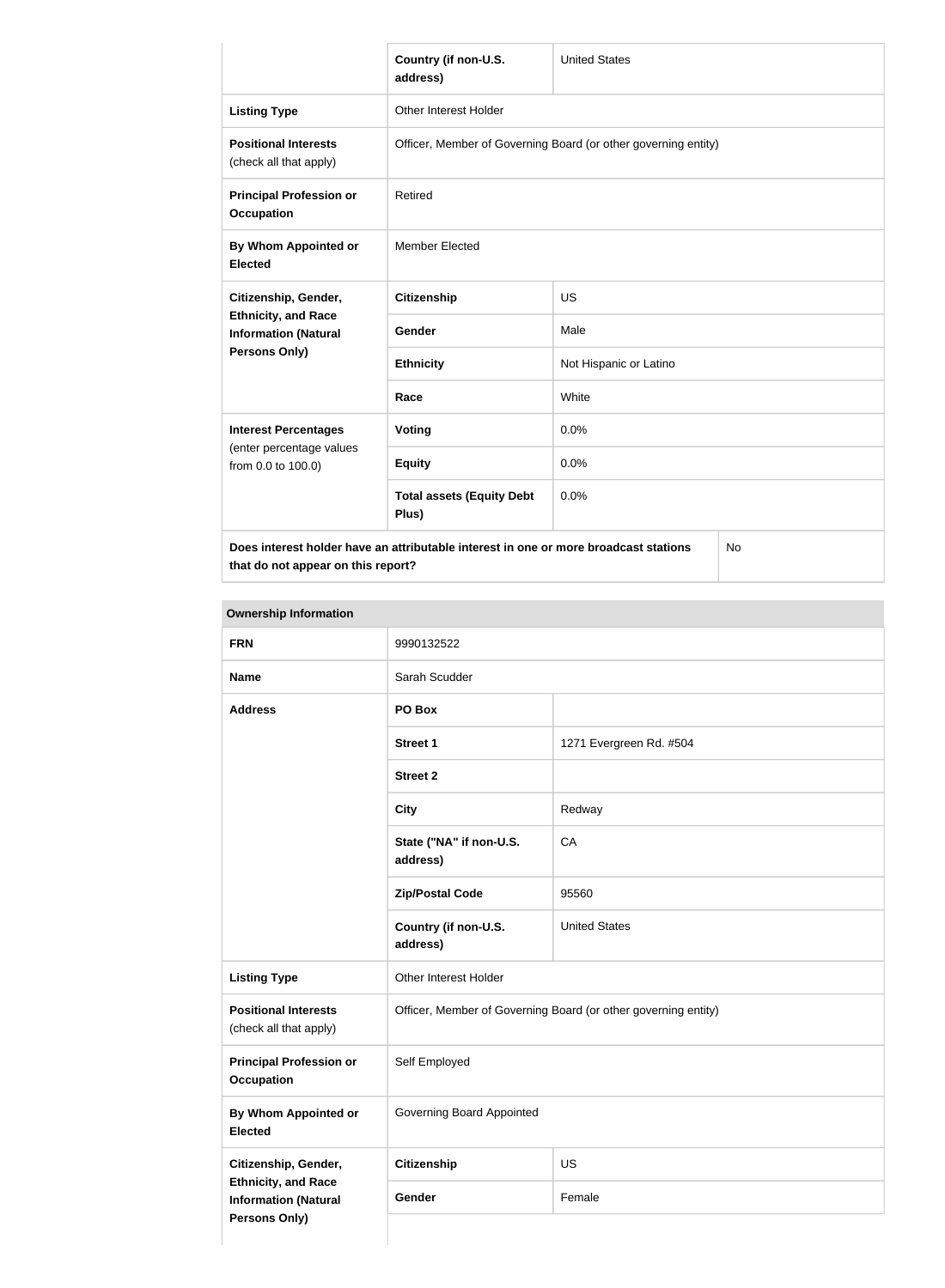|                                                                               | <b>Ethnicity</b>                                                                     | Not Hispanic or Latino |     |
|-------------------------------------------------------------------------------|--------------------------------------------------------------------------------------|------------------------|-----|
|                                                                               | Race                                                                                 | White                  |     |
| <b>Interest Percentages</b><br>(enter percentage values<br>from 0.0 to 100.0) | Voting                                                                               | $0.0\%$                |     |
|                                                                               | <b>Equity</b>                                                                        | $0.0\%$                |     |
|                                                                               | <b>Total assets (Equity Debt</b><br>Plus)                                            | $0.0\%$                |     |
| that do not appear on this report?                                            | Does interest holder have an attributable interest in one or more broadcast stations |                        | No. |

#### **Ownership Information**

| <b>FRN</b>                                                | 9990132528                                                                           |                      |     |
|-----------------------------------------------------------|--------------------------------------------------------------------------------------|----------------------|-----|
| <b>Name</b>                                               | Zachary Gonzales                                                                     |                      |     |
| <b>Address</b>                                            | PO Box                                                                               | 1196                 |     |
|                                                           | <b>Street 1</b>                                                                      |                      |     |
|                                                           | <b>Street 2</b>                                                                      |                      |     |
|                                                           | <b>City</b>                                                                          | Redway               |     |
|                                                           | State ("NA" if non-U.S.<br>address)                                                  | CA                   |     |
|                                                           | <b>Zip/Postal Code</b>                                                               | 95560                |     |
|                                                           | Country (if non-U.S.<br>address)                                                     | <b>United States</b> |     |
| <b>Listing Type</b>                                       | Other Interest Holder                                                                |                      |     |
| <b>Positional Interests</b><br>(check all that apply)     | Member of Governing Board (or other governing entity)                                |                      |     |
| <b>Principal Profession or</b><br><b>Occupation</b>       | Chef                                                                                 |                      |     |
| <b>By Whom Appointed or</b><br><b>Elected</b>             | <b>Programmer Elected</b>                                                            |                      |     |
| Citizenship, Gender,                                      | <b>Citizenship</b>                                                                   | US                   |     |
| <b>Ethnicity, and Race</b><br><b>Information (Natural</b> | Gender                                                                               | Male                 |     |
| Persons Only)                                             | <b>Ethnicity</b>                                                                     | Hispanic or Latino   |     |
|                                                           | Race                                                                                 | White                |     |
| <b>Interest Percentages</b>                               | <b>Voting</b>                                                                        | 0.0%                 |     |
| (enter percentage values<br>from 0.0 to 100.0)            | <b>Equity</b>                                                                        | 0.0%                 |     |
|                                                           | <b>Total assets (Equity Debt</b><br>Plus)                                            | 0.0%                 |     |
| that do not appear on this report?                        | Does interest holder have an attributable interest in one or more broadcast stations |                      | No  |
|                                                           |                                                                                      |                      |     |
|                                                           | (b) Respondent certifies that any interests, including equity, financial, or voting  |                      | Yes |

**interests, not reported in this filing are non-attributable.**

If "No," submit as an exhibit an explanation.